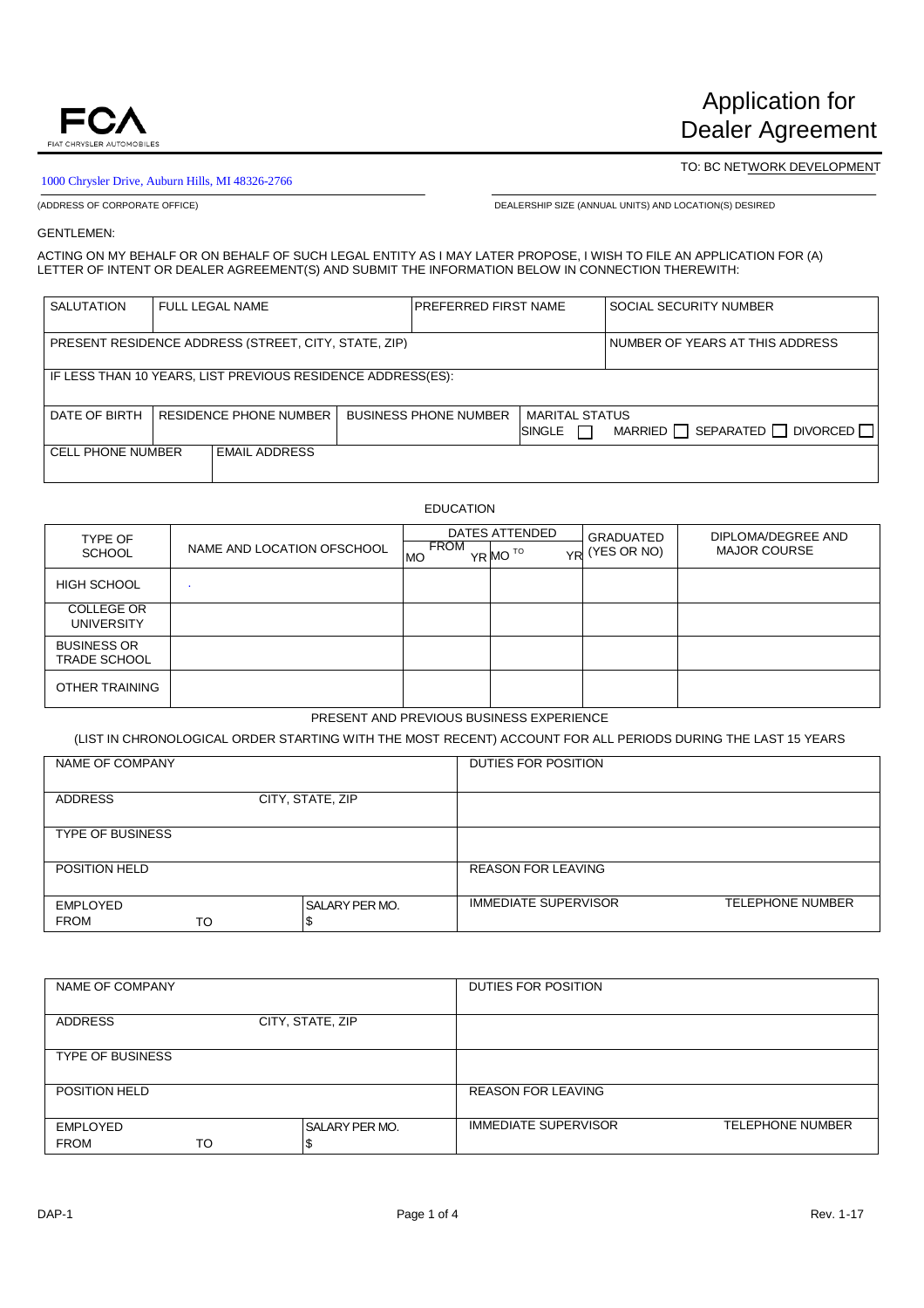| NAME OF COMPANY         |    |                             | DUTIES FOR POSITION         |                         |
|-------------------------|----|-----------------------------|-----------------------------|-------------------------|
| <b>ADDRESS</b>          |    | CITY, STATE, ZIP            |                             |                         |
| <b>TYPE OF BUSINESS</b> |    |                             |                             |                         |
| POSITION HELD           |    |                             | <b>REASON FOR LEAVING</b>   |                         |
| EMPLOYED<br><b>FROM</b> | то | <b>SALARY PER MO.</b><br>۰D | <b>IMMEDIATE SUPERVISOR</b> | <b>TELEPHONE NUMBER</b> |

ARE YOU NOW OR HAVE YOU EVER BEEN EMPLOYED BY FCA US LLC OR FCA US LLC OR FCA US MOTORS LLC OR ANY OF THEIR<br>PREDECESSORS, AFFILIATES, OR SUBSIDIARY COMPANIES? YES NO IF YES, AND NOT MENTIONED ABOVE, PREDECESSORS, AFFILIATES, OR SUBSIDIARY COMPANIES? ATTACH A STATEMENT DETAILING WHERE, WHEN, DUTIES OF POSITION AND TIME PERIOD INVOLVED.

LIST GROSS ANNUAL INCOME FOR LAST FIVE YEARS (AND SOURCES IF OTHER THAN EMPLOYMENT LISTED ABOVE):

| Year                              | Year | Year |  |
|-----------------------------------|------|------|--|
| $\sim$ $\sim$ $\sim$<br>$\sim$ TI |      |      |  |

IF REQUESTED, ARE YOU WILLING TO PROVIDE FURTHER FINANCIAL VERIFICATION, INCLUDING PAST W-2 FORMS AND/OR PAST INCOME TAX RETURNS? YES

LIST THREE PERSONAL REFERENCES(OTHER THAN RELATIVES OR EMPLOYERS)

| NAME IN FULL | ADDRESS, CITY, STATE, ZIP | <b>OCCUPATION</b> | <b>YEARS</b><br><b>KNOWN</b> | PHONE NUMBER |
|--------------|---------------------------|-------------------|------------------------------|--------------|
|              |                           |                   |                              |              |
|              |                           |                   |                              |              |
|              |                           |                   |                              |              |
|              |                           |                   |                              |              |
|              |                           |                   |                              |              |

LIST THREE FINANCIAL BUSINESS REFERENCES

| NAME IN FULL | ADDRESS, CITY, STATE, ZIP | <b>OCCUPATION</b> | <b>YEARS</b><br><b>KNOWN</b> | PHONE NUMBER |
|--------------|---------------------------|-------------------|------------------------------|--------------|
|              |                           |                   |                              |              |
|              |                           |                   |                              |              |
|              |                           |                   |                              |              |
|              |                           |                   |                              |              |
|              |                           |                   |                              |              |

| HAVE YOU EVER BEEN BONDED?                                                                                          | <b>IDATE</b>             | BONDING COMPANY NAME  |  |
|---------------------------------------------------------------------------------------------------------------------|--------------------------|-----------------------|--|
| <b>ADDRESS</b>                                                                                                      | CITY, STATE, ZIP<br>null |                       |  |
| HAVE YOU EVER BEEN REJECTED FOR A BOND OR HAD A BOND CANCELLED? YES<br>ATTACH A DETAILED EXPLANATION SIGNED BY YOU. | NO.                      | IF THE ANSWER IS YES. |  |

\* AFTER COMPLETING THIS PAGE APPLICANT MUST INITIAL THIS SPACE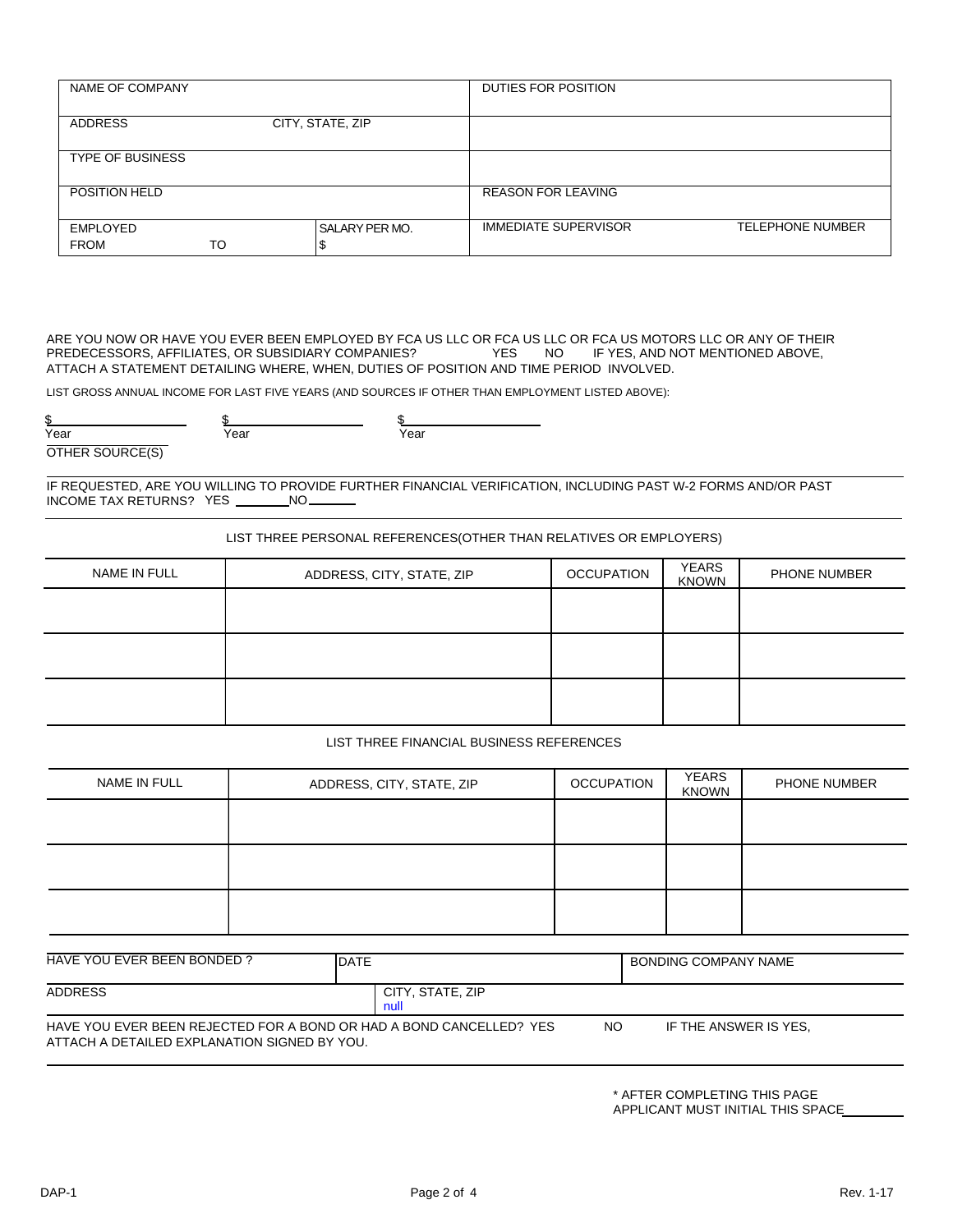LIST BELOW YOUR CURRENT PERSONAL ASSESTS AND LIABILITIES (OR ATTACH A SEPARATE FINANCIAL STATEMENT). N/A- See Roundtree Auto Audited FS-2011

| PERSONAL ASSESTS                                                                                                   |    | PERSONAL LIABILITIES                                                                                                |     |
|--------------------------------------------------------------------------------------------------------------------|----|---------------------------------------------------------------------------------------------------------------------|-----|
| CASH<br>MARKETABLE SECURITIES (LIST)                                                                               | \$ | <b>ACCOUNTS PAYABLE</b><br>NOTES PAYABLE BANKS<br>NOTES PAYABLE OTHERS<br>INSTALLEMENT OBLIGATIONS (LIST)           | \$. |
| LIFE INSURANCE CASH SURRENDER VALUE<br>OTHER ASSETS (LIST)                                                         |    |                                                                                                                     |     |
| <b>TOTAL CURRENT ASSETS</b><br><b>REAL ESTATE</b><br>MISC: FURNITURE, ASSETS, ETC.<br><b>TOTAL PERSONAL ASSETS</b> | л. | MORTAGES PAYABLE<br><b>TOTAL PERSONAL LIABILITIES</b><br><b>NET WORTH</b><br>TOTAL PERSONAL LIABILITIES & NET WORTH |     |

SUBMIT CURRENT FINANCIAL STATEMENT(S) OF ANY BUSINESS ENTERPRISE OF WHICH YOUR ARE A PRINCIPAL OR MAJORITY OWNER. ARE YOU AN ENDORSER, GUARANTOR OR CO-SIGNER OF PROMISSORY NOTES, MORTGAGE OR OTHER FINANCIAL OBLIGATIONS? **YES** NO\_

IF YES, EXPLAIN FULLY:

#### APPLICANT SOURCE OF FUNDS STATEMENT

In connection with this application for a letter of intent or Dealer Agreement, I hereby furnish the following true and accurate statement of my personal financial assets and the specific source of funds which i Intend to uitilize, if approved, to acquire a % ownership Interest in

Firm Name

|  | a proposed dealership located in |  |
|--|----------------------------------|--|

| City, State                                                                                                                        |                                       |                                                              |                                                                       |
|------------------------------------------------------------------------------------------------------------------------------------|---------------------------------------|--------------------------------------------------------------|-----------------------------------------------------------------------|
| STATEMENTS OF SOURCE OF FUNDS PROPOSED FOR INVESTMENT IN A DEALERSHIP:                                                             |                                       |                                                              |                                                                       |
| DESCRIBE ALL PRINCIPAL ASSETS INCLUDING GIFTS,<br>COMMERCIAL AND PERSONAL LOANS FOR INVESTMENT                                     | (A)<br><b>CURRENT</b><br><b>VALUE</b> | (B)<br><b>CURRENT</b><br><b>ENCUMBRANCE</b><br>TO COLUMN (A) | (C)<br>AMOUNT TO BE<br><b>INVESTED</b><br>PERSONALLY<br>IN DEALERSHIP |
|                                                                                                                                    |                                       |                                                              |                                                                       |
| 3.                                                                                                                                 |                                       |                                                              |                                                                       |
|                                                                                                                                    |                                       |                                                              |                                                                       |
|                                                                                                                                    |                                       |                                                              |                                                                       |
| 6.                                                                                                                                 |                                       |                                                              |                                                                       |
|                                                                                                                                    |                                       |                                                              |                                                                       |
| 8.<br>9.                                                                                                                           |                                       |                                                              |                                                                       |
| 10. Proposed Total Personal Investment in this Dealership                                                                          |                                       |                                                              |                                                                       |
| 11. Total Above                                                                                                                    |                                       |                                                              |                                                                       |
| Explain source of cash funds in excess of \$10,000. (Use additional sheet if necessary for explanatory remarks) :                  |                                       |                                                              |                                                                       |
|                                                                                                                                    |                                       |                                                              |                                                                       |
| By what date would the foregoing investment funds be available ?                                                                   |                                       |                                                              |                                                                       |
| Explain how and when you plan to secure them :                                                                                     |                                       |                                                              |                                                                       |
|                                                                                                                                    |                                       |                                                              |                                                                       |
|                                                                                                                                    |                                       |                                                              |                                                                       |
|                                                                                                                                    |                                       |                                                              |                                                                       |
| Could you obtain additional capital if necessary ? _________ If Yes amount \$ _____________, Secured \$ ____________, Unsecured \$ |                                       |                                                              |                                                                       |
| From Whom?<br><u> 1980 - John Stone, Amerikaansk politiker (</u>                                                                   |                                       |                                                              |                                                                       |
|                                                                                                                                    |                                       |                                                              |                                                                       |

\* AFTER COMPLETING THIS PAGE APPLICANT MUST INITIAL THIS SPACE